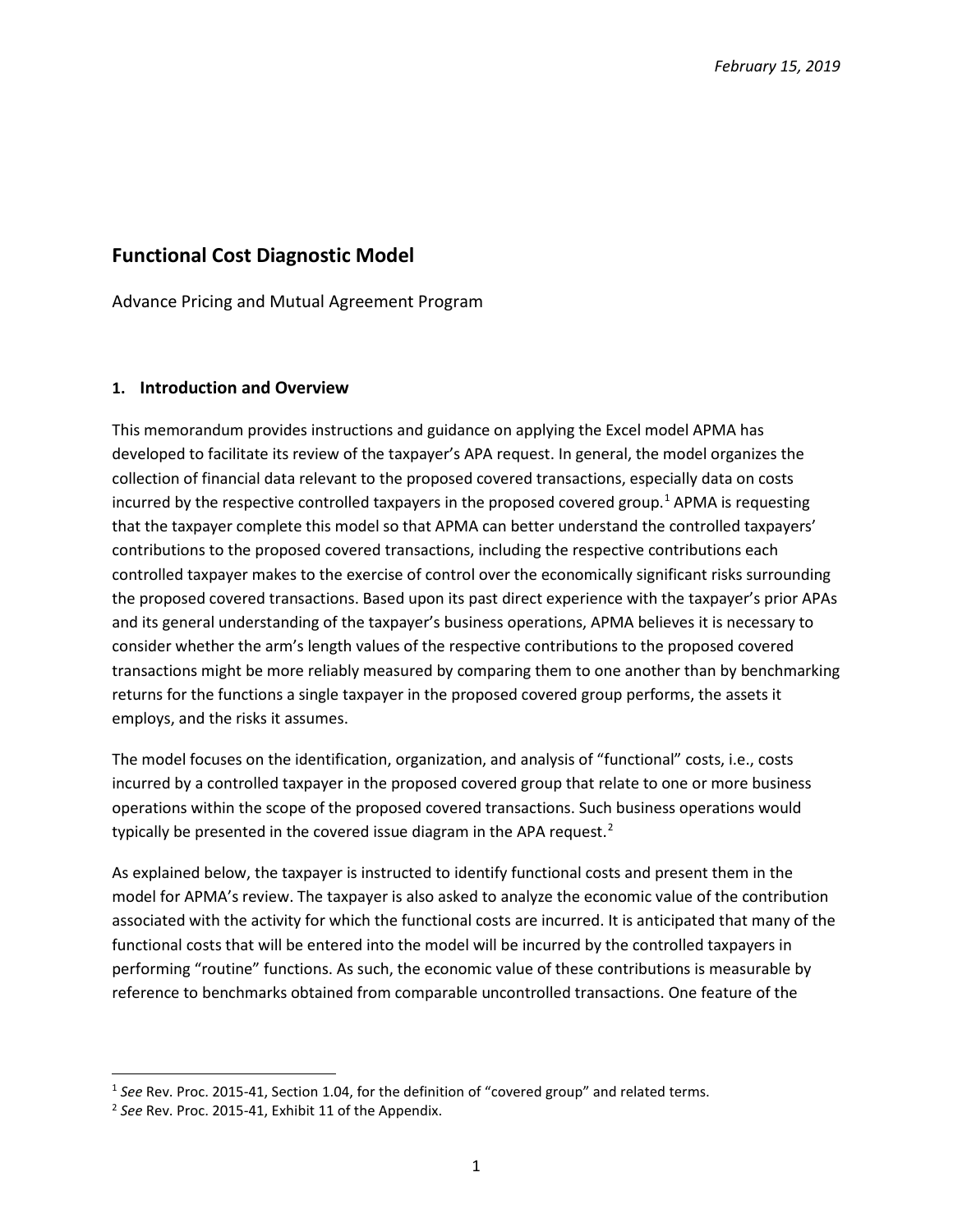model is that it automatically computes arm's length compensation for these activities based on the user's benchmarks and selected profit level indicators.

The taxpayer is also requested to consider which controlled taxpayer(s) in the proposed covered group incur functional costs having an economic value that would not be measured reliably by referring to benchmarks obtained from comparable uncontrolled transactions and that are expected, ex ante, to last beyond a single accounting period. The model does not specify what functional costs incurred by the controlled taxpayers in the proposed covered group may meet this description. They will necessarily be specific to the business operations of the proposed covered group and the scope of the proposed covered transactions. For guidance on what factors the taxpayer should consider in order to identify these functional costs, APMA would direct the taxpayer to the OECD Guidelines, including, but not limited to, the general provisions of Chapter I; the discussion of "profit splitting factors" in Chapter II, Section C.5.1; and Chapter VI.<sup>[3](#page-1-0)</sup>

The model handles these functional costs differently from how it handles benchmarkable functional costs. The model accumulates these costs and capitalizes them according to standard formulas and techniques and based upon assumptions entered by the taxpayer into the model (such as about the useful life of a "unique and valuable" contribution).

Another functionality of the model is that it produces a pro forma split of residual profits (losses) based upon the relative stocks of accumulated and capitalized functional costs the taxpayer has identified. In conjunction with the granular financial data entered into the model for each of the controlled taxpayers in the proposed covered group and, among other items from the APA request, the taxpayer's covered issue diagram, this pro forma residual analysis will provide APMA with a more comprehensive understanding of the taxpayer's views of the value drivers of its business operations and how those views compare with the distribution of capitalized functional costs incurred throughout the proposed covered group, which, in entering its data into the model, the taxpayer might have identified as being concentrated solely in one controlled taxpayer.

The fact that the model computes a pro forma residual profit (loss) split does not imply APMA has thereby concluded already that the transactional profit split method – or, more specifically, the residual profit split method ("RPSM") – is the "most appropriate method" for the taxpayer's proposed covered transactions under the OECD Guidelines. APMA will make that determination based upon its review of the facts it obtains through due diligence, including discussions with the taxpayer about the application of this diagnostic model, and the standards set forth in the OECD Guidelines.

Please direct any questions about the model to the APMA team assigned to your case or to the APMA assistant director with responsibility for the country with whom your APA would be negotiated.

<span id="page-1-0"></span> <sup>3</sup> OECD (2017), OECD Transfer Pricing Guidelines for Multinational Enterprises and Tax Administrations 2017, OECD Publishing, Paris and OECD (2018), Revised Guidance on the Application of the Transactional Profit Split Method: Inclusive Framework on BEPS: Action 10, OECD/G20 Base Erosion and Profit Shifting project, OECD, Paris.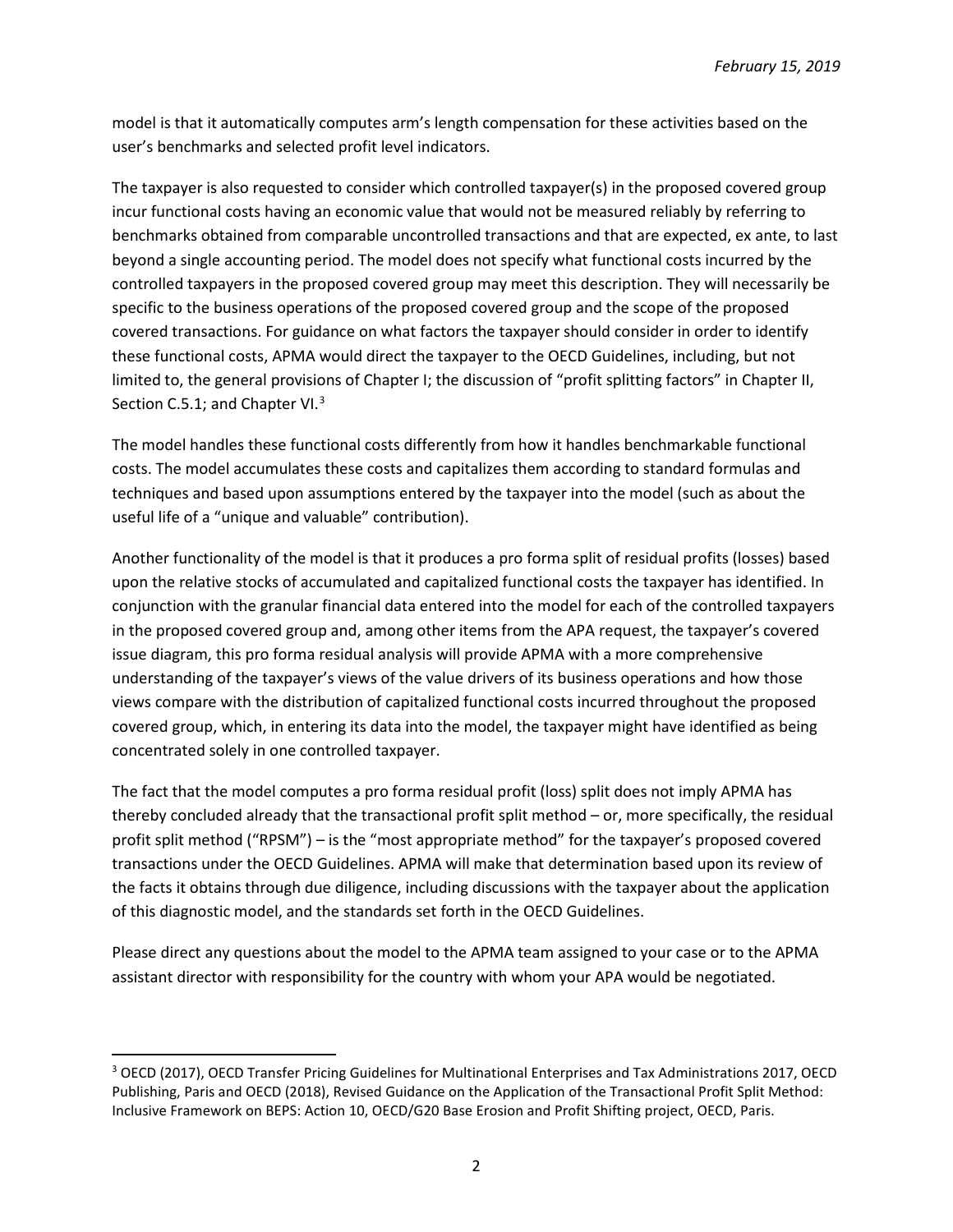## **2. Using the Model**

A typical application of the model proceeds through the following steps: Setup, Financials, Functional Costs, and Benchmarks. Note the general use of color in the model: dark-green areas contain instruction text; light-green cells are intended for user input; grey cells are for model computations; and orange cells highlight model results. [4](#page-2-0)

## **2.1. Setup**

When first opening the model, the new file shows only the *Setup* worksheet with other tabs hidden. The first step is to complete the *General Information* section. In the specified cells, enter the financial period and years of historical costs. The latter refers to the number of data years before the first analysis year. The number of years should be at least the sum of lead time and useful life of any functional costs under review. As this may not be changed, we advise using a value greater than the anticipated number of historical data years.<sup>[5](#page-2-1)</sup> After setup the model will lock the cells in this section. The user should prepare a new file if any of the general parameters need to be changed.

After completing this information select *Initialize Model*, which will create and reveal additional worksheets*.*

Next, under *Function Specification*, enter the functions performed by each party, scrolling down to reveal the sections for all the parties. The functions must be defined such that one function is associated with one potential comparable benchmark. A function may not be tested with two benchmarks. For example, if R&D and manufacturing are provided with different benchmarked returns then they must be specified as separate functions. Any individual function may be associated with benchmarked activities, non-benchmarked activities, or a mix of both activities. The model will require separate financial statement data and cost center data for each function specified in this section.

When finished select *Add Data Tabs* to complete the setup and be taken to the next section.

## **2.2. Financials**

The model creates one financial data worksheet for each party and function (*Fin P1F1*, *Fin P1F2*, *etc.*) as well as one worksheet for the combined financials of the parties (*Combined Fin*). [6](#page-2-2) The model relies on the functional financial statement data and cost center data (described in the next section) to compute benchmarked returns for each party and function. The combined financials are used to compute residual profits and, if applicable, the pro forma split of profits.

Be mindful of the following when preparing and entering the financial statement data:

<span id="page-2-0"></span><sup>&</sup>lt;sup>4</sup> All model computations are performed within the worksheets with traceable formulas.

<span id="page-2-1"></span><sup>&</sup>lt;sup>5</sup> See further discussion of historical costs in the next section and definitions at the end of the document.

<span id="page-2-2"></span><sup>6</sup> For familiarity we adopted the financial data template used in the APMA CPM/TNMM model. Minor changes to this template include a new line for equity, which may be used in computing benchmarked returns for a finance function using an ROE.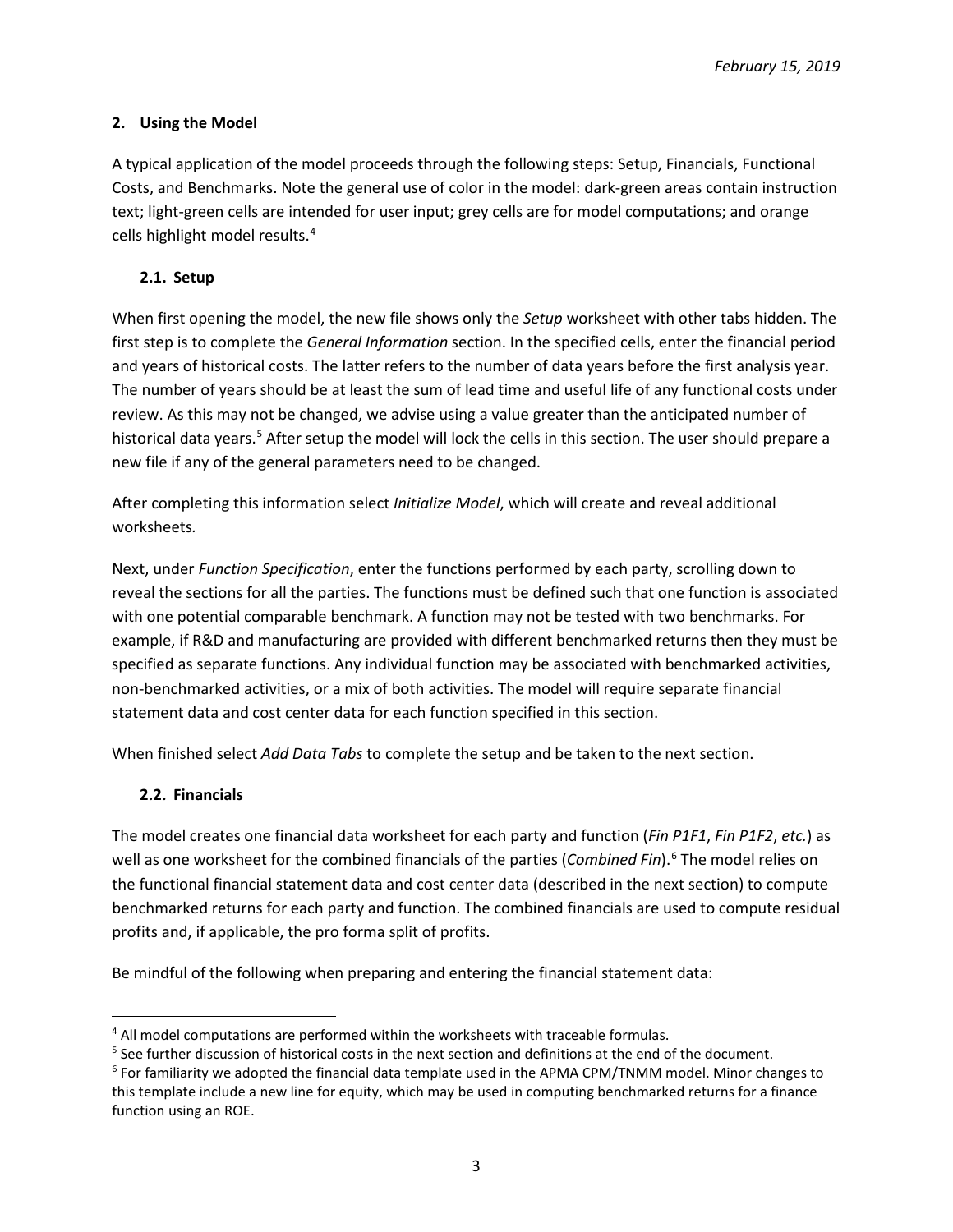- The combined financials should include all profits that relate to the combined contributions of the parties or, in the context of this model, to functions performed by more than one party.
- **Construct financial statements for each function by allocating revenues, costs, and balance** sheet items<sup>7</sup> to the function.
- **Here are examples of common situations:** 
	- a. A U.S. manufacturer selling to its non-U.S. affiliate would identify the revenues and costs arising from its production of goods for the non-U.S. market only.
	- b. If the non-U.S. affiliate purchases products from sources other than the U.S. manufacturer, then it may be necessary to identify and segregate the profits relating only to products purchased from its U.S. manufacturer.
	- c. If the U.S. manufacturer and its non-U.S. affiliate both make contributions to revenues generated by a third affiliate (in the same non-U.S. jurisdiction or in a different jurisdiction), then it may be necessary to identify and include these other results in the analysis.<sup>[8](#page-3-1)</sup>
- **During due diligence, be prepared to provide support for the financial data and the procedures** used to construct the data. Ideally present each party's results in a consolidating financial statement format with each function in a separate column; ensure that the consolidated results (after eliminations) tie to audited figures for the party.

When finished return to the *Financials* title tab. Select *Completed Financial Tabs* to be taken to the next section.

## **2.3. Functional Costs**

In addition to the financial statement worksheet, the model also creates one functional cost worksheet for each party and function (*FC P1F1*, *FC P1F2*, etc.). This section entails a systematic analysis of the expenses incurred by each function. In each functional worksheet, provide a listing of the cost centers and enter the costs incurred by year. Also specify, for each cost center, if it is categorized as COGS or SG&A and if it is provided a benchmarked return. If not benchmarked, then specify the lead time and useful life in years.

In this manner the costs are accumulated as *Benchmarked COGS*, *Benchmarked SG&A*, or *Development Costs*. The first two types are deemed to be performed by comparable companies and provided a targeted return. The third type is capitalized and amortized, using the values entered for lead time and useful life, and accumulated as *Capitalized Contributions* (to residual profit).

<span id="page-3-0"></span> $7$  E.g., balance sheet items for the ROA or for capital-intensity adjustments.

<span id="page-3-1"></span><sup>&</sup>lt;sup>8</sup> A party's contributions to profits generated in another jurisdiction may be fully routine or benchmarkable.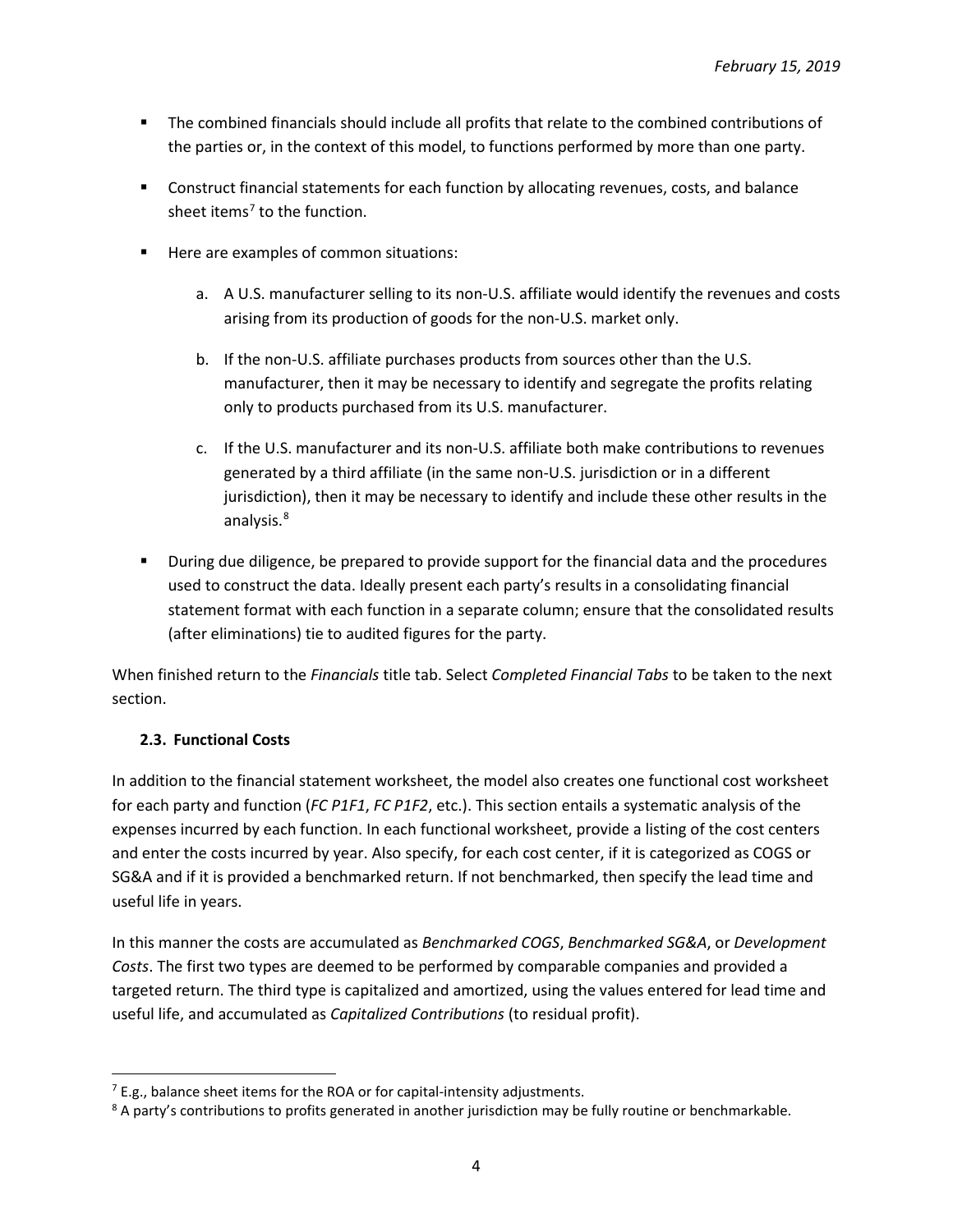Be mindful of the following when entering and analyzing the functional costs:

- As discussed earlier, the model focuses on the identification, organization, and analysis of costs incurred that relate to one or more business operations within the scope of the proposed covered transactions. Identify these costs with specificity, considering the relevant OECD Guidelines which include, but are not limited to, the general provisions of Chapter I; the discussion of "profit splitting factors" in Chapter II, Section C.5.1; and Chapter VI.
- The characterization of costs follows the principles of residual analysis which divides profits into two categories. It is anticipated that many of the functional costs will be incurred as a part of routine or reliably benchmarked activities. These typically reflect less complex contributions.
- **Costs that cannot be reliably benchmarked are deemed unique and valuable contributions.** Specifically, such contributions (i) are not comparable to contributions made by uncontrolled parties in comparable circumstances, and (ii) represent a key source of actual or potential economic benefits in business operations.
- Certain functional costs may relate to income not included in the combined financials. If only a portion of the costs are applicable, then modify the *Applicable Share* from the default (100%) to the applicable value by year.
- **Include all historical expenditures that generate income during the period of review. For each** cost center, establish when economic benefits start and end to determine lead time and useful life. Specific examples:
	- a. If the expenditure relates only to revenue generated in one accounting year (i.e., from the date of expense to the same date in the subsequent year) apply a lead time of "0" years and a useful life of "1" year.
	- b. If the expenditure relates to revenues generated in one accounting year and in subsequent years, apply a lead time of "0" years and a useful life greater than one year.
	- c. If the expenditure relates to revenues generated only in future accounting periods, apply a lead time greater than "0" years and the appropriate useful life in years. Fractional years are acceptable for both lead time and useful life.
- **During due diligence, be prepared to provide support for the economic judgements and** assumptions applied in this step. Ensure that the total functional costs under analysis tie to amounts in the function's income statements.

When finished return to the *Functional Costs* title tab. As an optional step, select *Create Amortization Tables* to generate the capitalization and amortization computations in table format. These tables are for illustrative purposes only. Be aware that one table and worksheet will be created for each non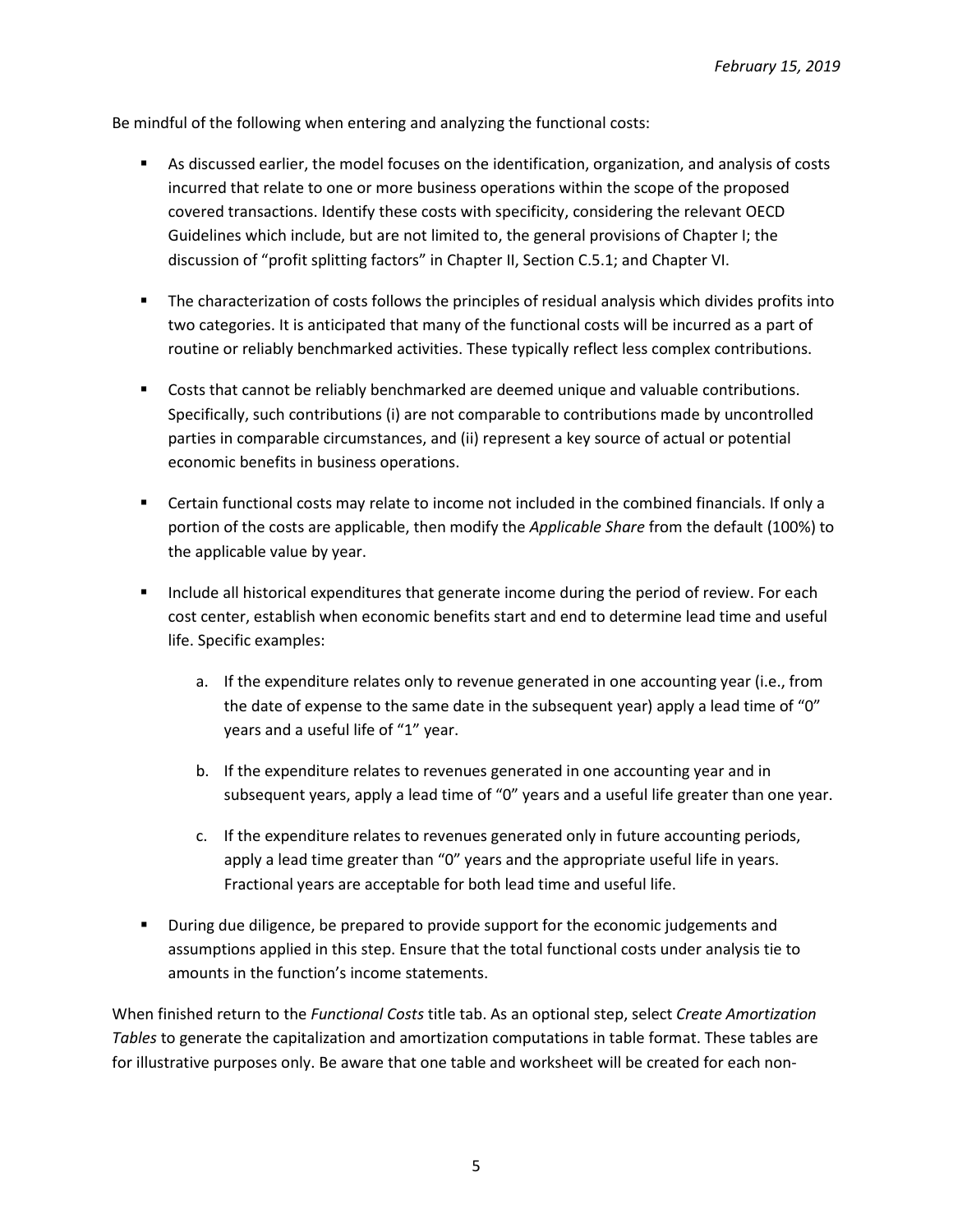benchmarked cost center in all the functional cost worksheets. We advise that you save the model before performing this optional step.

Select *Completed Functional Tabs* in the title tab to be taken to the next section.

#### **2.4. Benchmarks**

The model creates one benchmark worksheet for each party (*BM P1* and *BM P2* in a two-party model). For each party's benchmarked functions, specify the *Indicator* (i.e., net profit indicator) that was selected in the TNMM analysis. Specify the *Return* as a targeted point, i.e., from the established range of TNMM results. [9](#page-5-0)

As with the other sections of the model, be prepared to provide support for any TNMM analyses performed outside of the model. Include the tested-party financials in the model as the financial data for the function.

When finished return to the *Benchmarks* title tab. Select *Completed Benchmark Tabs* to be taken to the summary of results.

#### **3. Computations**

The *Computations* worksheet provides a summary of the model results. This worksheet does not require user input. Starting from the combined income statement, the model computes benchmarked profits for each party and the combined residual profit. If more than one party makes unique and valuable contributions, the model computes a pro forma split of the residual profit based on the accumulated or capitalized costs representing the parties' respective contributions to residual profit.

Note that the model does not split profits based on combined operating profits, i.e., profits after all relevant expenses. This would have the parties share in the consequences of risks assumed by only one of the parties. If the shared risks do not extend to certain costs (e.g., the R&D costs of one party, or the marketing costs of another party), it would be appropriate to split a gross level of profits. The model assumes separate risks in the manner described and uses operating profit before development costs as the profit to be split. From the resulting share, each party then deducts its respective costs.

## **4. Definitions**

Following are explanations of terminology used in this document and in the model.

*Lead Time*. In the model, the time in years between the date of an investment and the date economic benefits are first realized.

<span id="page-5-0"></span><sup>&</sup>lt;sup>9</sup> The model performs computations based on a targeted point rather than a range. If applying a range, we suggest that the user input different points and record the results outside of the model.